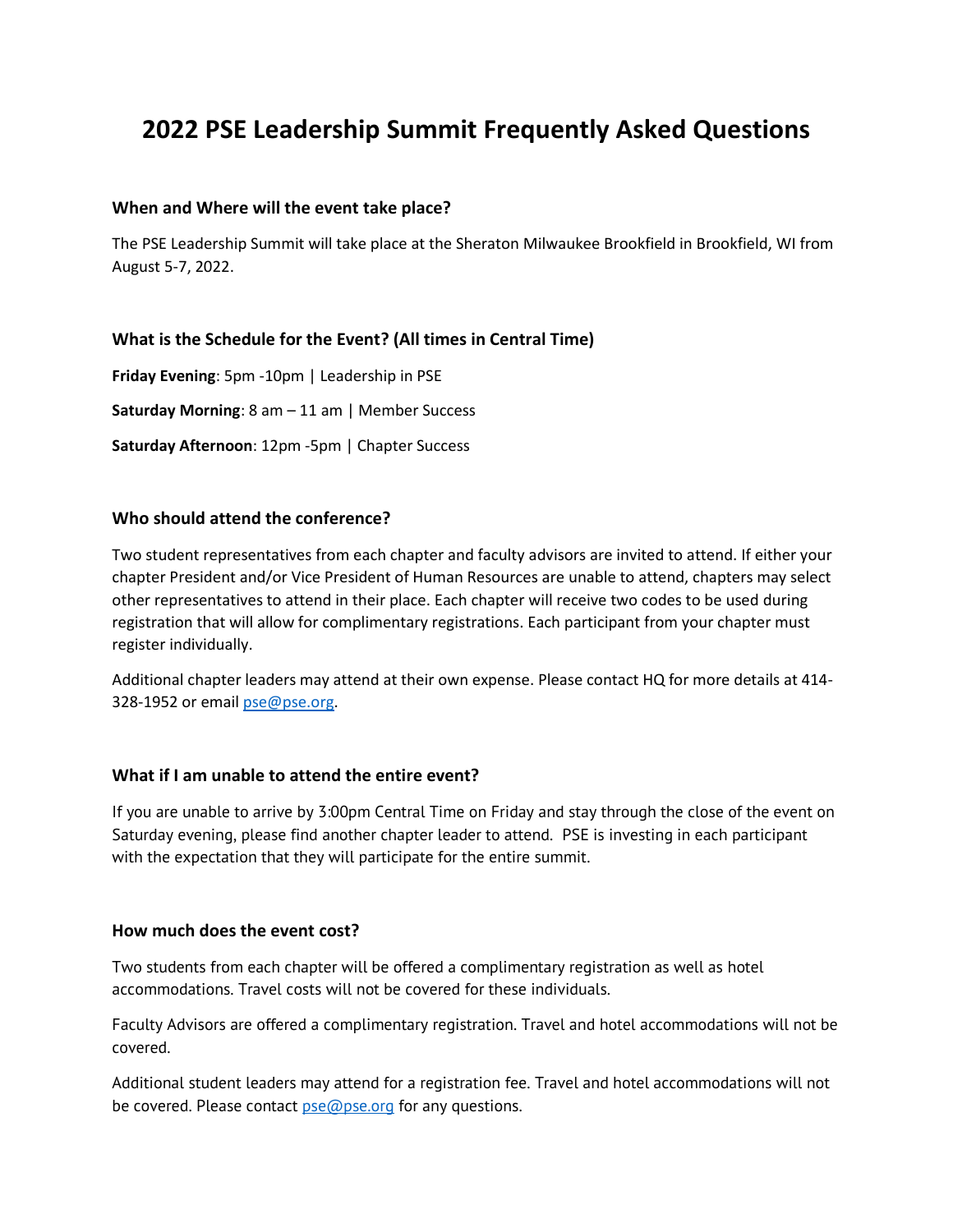# **What meals will be provided?**

PSE will provide the following:

- Dinner on Friday Evening
- Breakfast on Saturday Morning
- Lunch on Saturday Afternoon

# **Hotel Arrangements for Students**

PSE will reserve hotel accommodations for the two complimentary registrations for Friday evening and Saturday evening only. If you will be arriving earlier or later than the duration of the event, you are responsible for making hotel accommodations and covering all associated costs.

#### **Sheraton Milwaukee Brookfield**

## **Room Rate: \$139+ Tax**

**NOTE:** PSE does not cover your travel, parking, or any other expenses.

# **Hotel Arrangements for Advisors and Volunteers**

PSE will block off the hotel rooms, but additional attendees, Faculty Advisors and Volunteers will be responsible for payment for the rooms upon arrival. Additional attendees, volunteers, and Faculty Advisors should register through the PSE portal to make hotel accommodations and attend the event.

**NOTE:** PSE does not cover your travel, parking, or any other expenses.

# **Chapter Consultations**

PSE HQ will be offering optional chapter consultations throughout the day on Friday. If you would like to schedule a time to meet with your Chapter Consultant, please plan to arrive early in the day on Friday. A limited number of appointments are available between 10:00am and 2:00pm.

Sign up here for a consultation: **<https://calendly.com/sam-mischio>**

## **Cancellation Policy**

Please notify the PSE National Headquarters office immediately with any changes or cancellations at: [events@pse.org.](mailto:events@pse.org) Registrations may be transferred to another member of your chapter. Changes or cancellations received after 07/22/2022 may result in \$150 cancellation fee.

# **What Should I bring?**

Pen & notebook